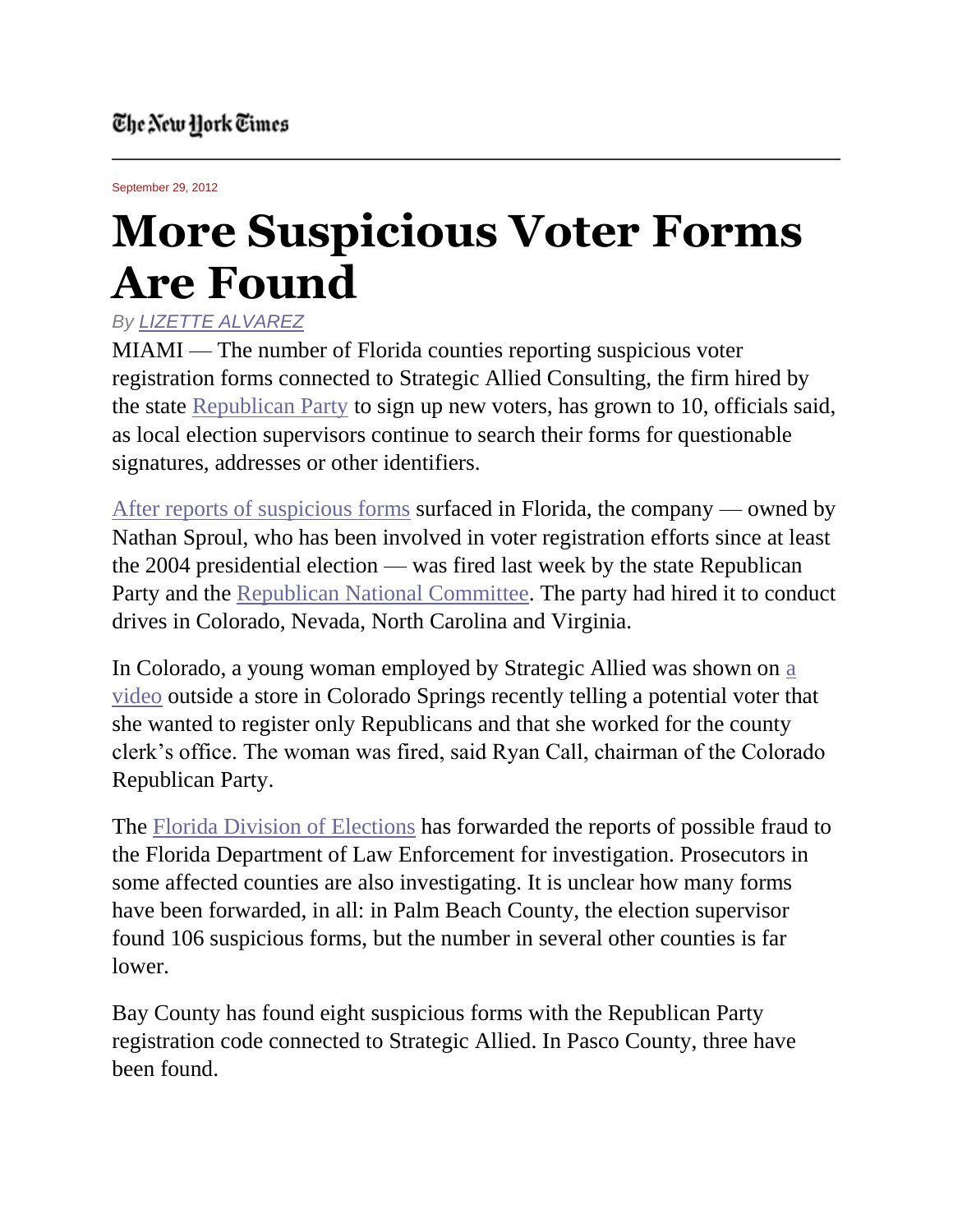The state Republican Party, which paid the company \$1.3 million to register voters here, said it would file an elections fraud complaint against Strategic Allied, which is based in Tempe, Ariz.

Mr. Sproul was once the executive director of the Arizona Republican Party. In 2004, his voter registration project was investigated by the Justice Department and the attorneys general in Arizona, Nevada and Oregon after widespread allegations of fraud surfaced, but no charges were brought.

Questions are now being raised about how the company's employees were paid to register voters.

Mary Blackwell, a volunteer for the [League of Women Voters](http://www.lwvokaloosa.org/) in Okaloosa County, said she was registering voters this month at Northwest Florida State College. Sitting nearby was a man who said he was registering voters for the Republican Party of Florida. The man told her he received \$12 an hour but had to bring in at least 10 forms to get paid.

Paul Lux, the election supervisor for Okaloosa County, a Republican who is still combing through registration forms in his office, said he was told by several "concerned citizens," including Ms. Blackwell, that the employees were being paid for the number of forms they brought back.

In Florida, it is illegal to pay someone per registration form.

"I told my friends in the party then that paying people to do this was a bad idea, and it almost inevitably leads to problems," Mr. Lux said. "Unfortunately, I was not proven wrong."

Fred Petti, a lawyer for Strategic Allied, said the employees were paid only by the hour, with no quota attached. He added that they also were instructed to register anyone from any political party, not just the Republican Party.

Previous investigations of Mr. Sproul's operations focused on efforts to register only Republicans or allegations that Democratic forms were torn up. Mr. Petti also said that Mr. Sproul cooperated with the Palm Beach County election supervisor to find out who was at fault and has offered to do the same with other election supervisors.